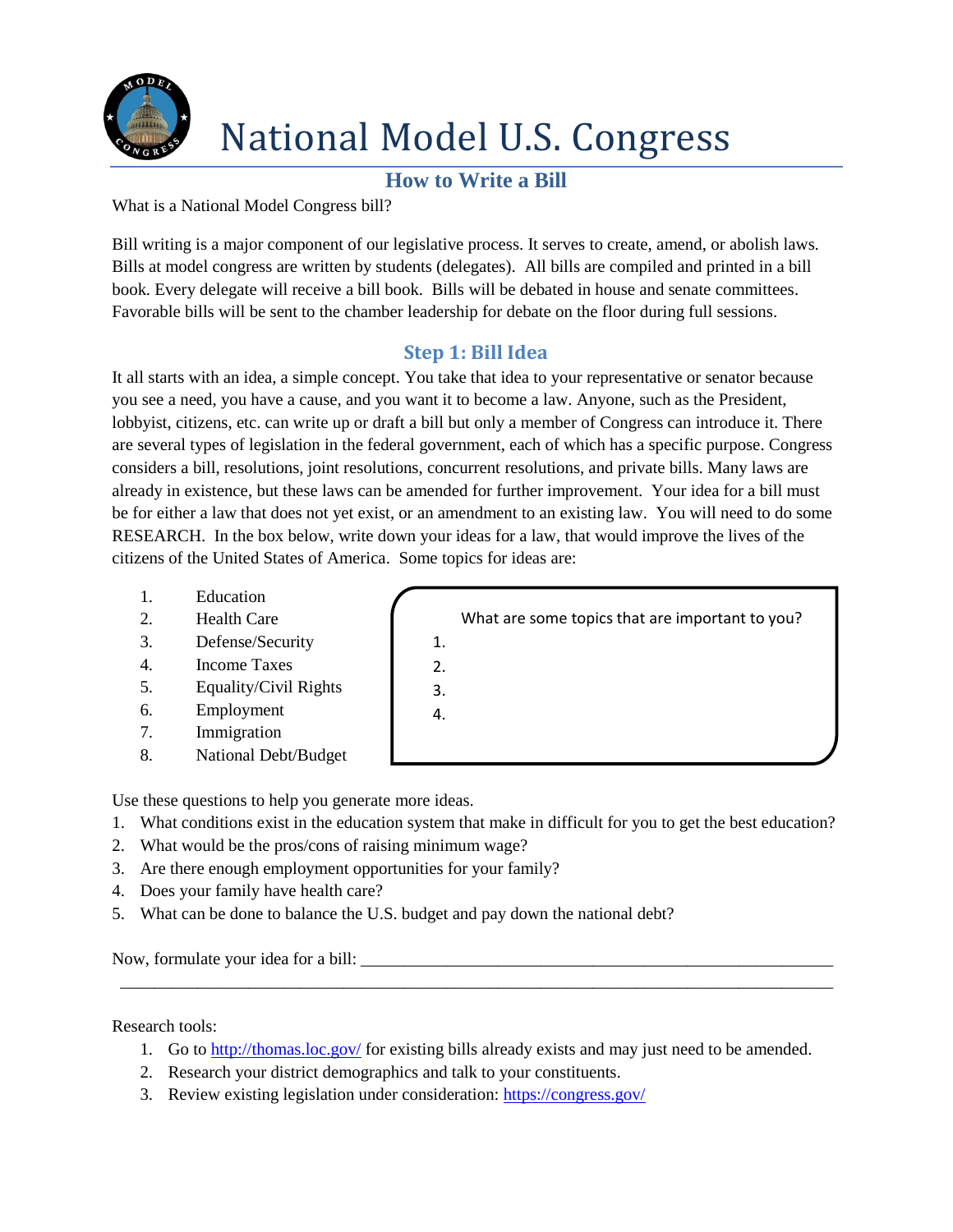#### **Step 2: Draft Your Bill**

#### Writing Your Bill

Now you draft your bill. You can work as a team with your campus delegation or you can work alone. Collaborate, research, and have fun.

The bill should include:

- 1. Bill # and committee referral (assigned by staff or in committee)
- 2. Bill/Resolution Summary
- 3. Begin with "*Be it enacted by the Senate and House of Representatives of the United States of America in Congress assembled "*
- 4. Body of the Bill

Bill # and committee referral: The bill # and any committee the bill has been referred to will be expressed here. I.E. "Mr./Mrs. XYZ (for him/herself and any cosponsor) introduced the following bill; which was read twice and referred to the Committee on Finance

Bill/Resolution Summary: a brief summary of "what" your bill/resolution will do. I.E. "To amend the Patient Protection and Affordable Care Act to apply the provisions of the Act to certain Congressional staff and members of the executive branch." Bill/Resolution Summary:

\_\_\_\_\_\_\_\_\_\_\_\_\_\_\_\_\_\_\_\_\_\_\_\_\_\_\_\_\_\_\_\_\_\_\_\_\_\_\_\_\_\_\_\_\_\_\_\_\_\_\_\_\_\_\_\_\_\_\_\_\_\_\_\_\_\_\_\_\_\_\_\_\_\_\_\_\_\_\_\_\_\_\_

Title: The subject of the bill should be briefly expressed in the title. Title:

Author/Sponsor: Author/Sponsor can be the bill author or the person sponsoring the bill. They don't have to be one in the same. Write your bill sponsor below. Sponsor: \_\_\_\_\_\_\_\_\_\_\_\_\_\_\_\_\_\_\_\_\_\_\_\_\_\_\_\_\_\_\_\_\_\_\_\_\_\_\_\_\_\_\_\_\_\_\_\_\_\_\_\_\_\_\_\_\_\_\_\_\_\_\_\_\_\_\_\_\_\_\_\_\_\_\_\_

Enacting Clause: The enacting clause was prescribed by law in 1871 and is identical in all bills, whether they originate in the House of Representatives or in the Senate. "Be it enacted by the Senate and House of Representatives of the United States of America in Congress assembled." Nothing else is needed on this line.

Body of the Bill: The body of the bill specifies how the bill will fulfill the requirements you wrote in your "act related to, summary, and title". These specifications are separated into **sections**. Your sections should include at least:

- Existing statutes/Change/addition(underlined)/deletion( strikethrough)/repealing of existing laws
- Definitions of terms used in the bill if necessary
- Actions such as funding, enforcement, penalty
- An effective date

Summary: Provide a brief summary of your bill and its intended actions if passed.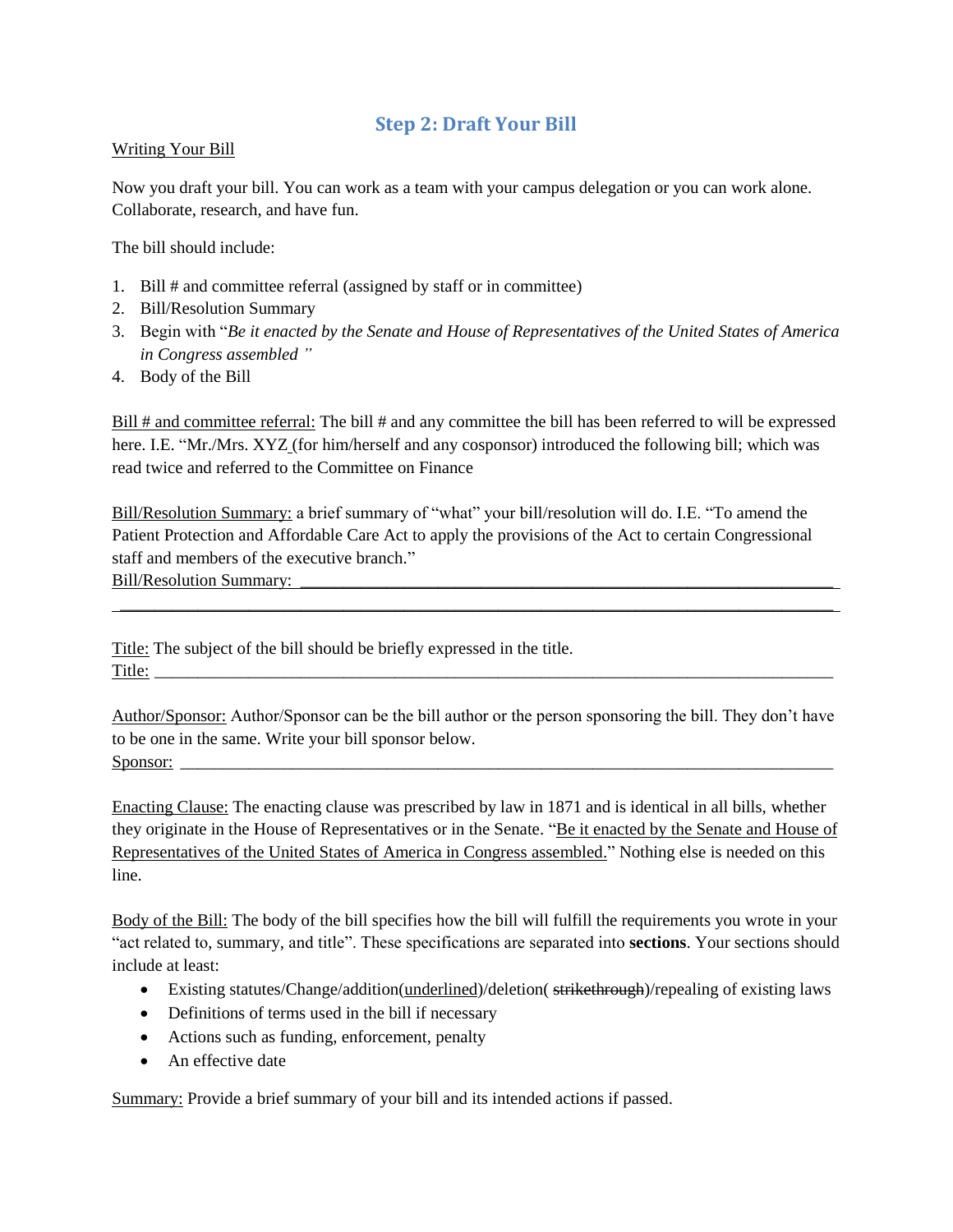Now it's time to draft your bill. Attached is a National Model Congress bill template. Write your draft in the spaces provided. Use only the number of sections you need.

> 114th Congress  $S$  # 1st Session

**[Bill/Resolution Summary]**

#### IN THE [**LEGISLATIVE CHAMBER]**

Date **[BILL AUTHOR/SPONSOR]** introduced the following bill; which was referred to the [**NAME OF COMMITTEE]**

# A BILL

**[Bill/Resolution Summary (repeated)]**

 *Be it enacted by the Senate and House of Representatives of the United States of America in Congress assembled,* **SECTION 1. SHORT TITLE.** This Act may be cited as the "**[TITLE OF ACT/BILL]**. 5 **SECTION 2. FINDINGS AND PURPOSE** (A) FINDINGS. – (B) PURPOSE. – **SECTION 3. EFFECTIVE DATE** 10